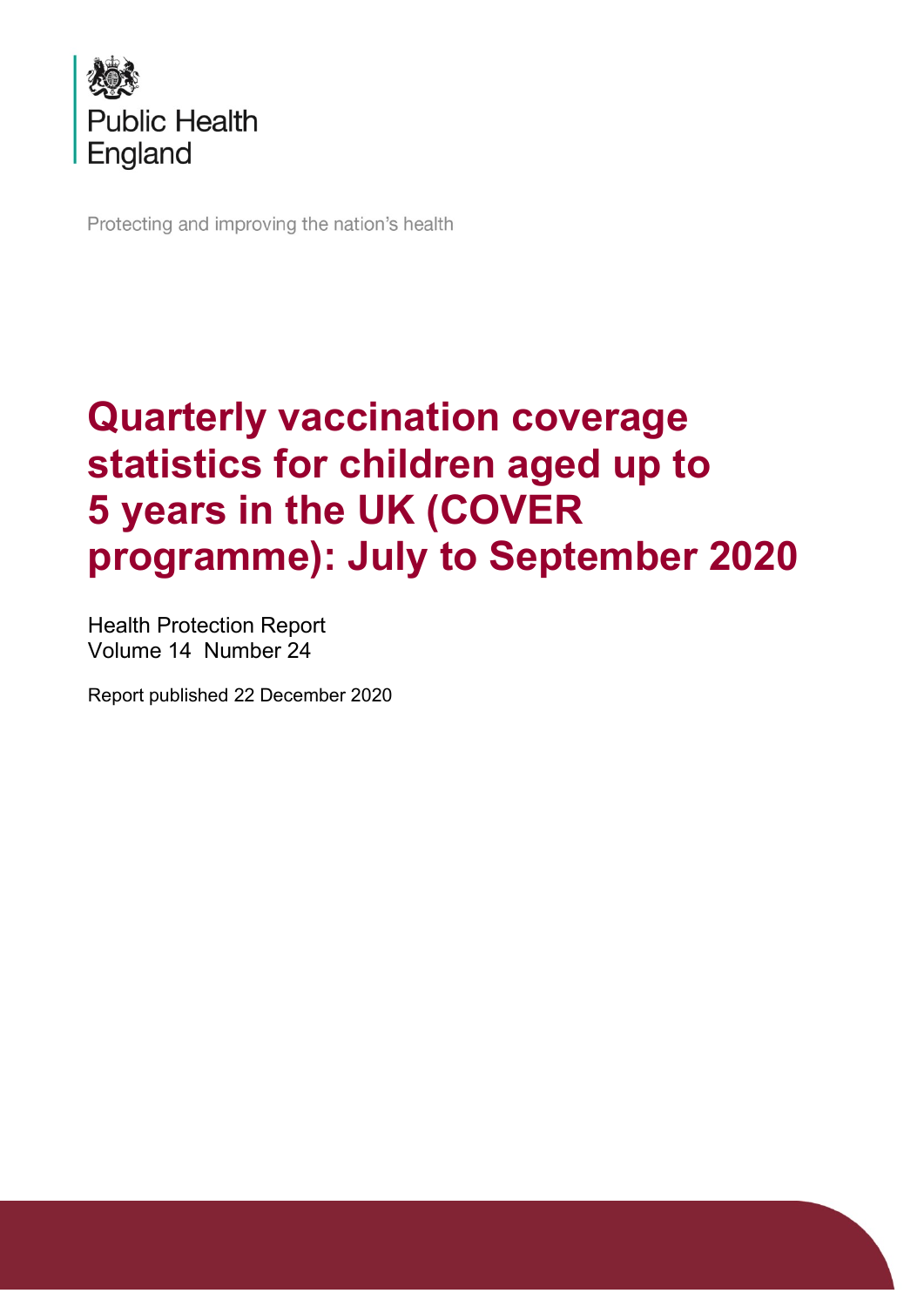# **Contents**

| Second quarterly report for 2020/21: key points                                                                                                                                                 | 3              |
|-------------------------------------------------------------------------------------------------------------------------------------------------------------------------------------------------|----------------|
| 1. Cohort definitions for July to September 2020                                                                                                                                                | $\overline{4}$ |
| 2. Participation and data quality                                                                                                                                                               | 5              |
| 3. Developments in immunisation data                                                                                                                                                            | 6              |
| 3.1 NHS Digital Child Health Programme<br>3.2 Changes to COVER programme scope and reporting methodology<br>3.3 Changes to infant PCV schedule for babies born on or after 1 January 2020       |                |
| 4. Results                                                                                                                                                                                      | $\overline{7}$ |
| 4.1 Coverage at 12 months<br>4.2 Coverage at 24 months<br>4.3 Coverage at 5 years<br>4.4 Neonatal hepatitis B vaccine coverage in England                                                       |                |
| 5. Links for country-specific data                                                                                                                                                              | 10             |
| 6. References                                                                                                                                                                                   | 10             |
| 7. Appendix: Tables                                                                                                                                                                             | 11             |
| Table 1. Completed UK primary immunisations at 12 months by country and<br>English Local Teams: July to September 2020 (April to June 2020)                                                     | 11             |
| Table 2. Completed UK primary immunisations at 24 months by country and<br>NHS England local team: July to September 2020 (April to June 2020)                                                  | 13             |
| Table 3. Completed UK primary immunisations and boosters at 5 years by country<br>and NHS England local team: July to September 2020 (April to June 2020)                                       | 15             |
| Table 4. Neonatal hepatitis B coverage at 12 and 24 months in England by<br>NHS England Local Team: July to September 2020 (April to June 2020)                                                 | 17             |
| Table 5. BCG vaccine coverage at 12 months in English local authorities with<br>TB incidence ≥40 per 100,000 and offering a universal programme:<br>July to September 2020 (April to June 2020) | 18             |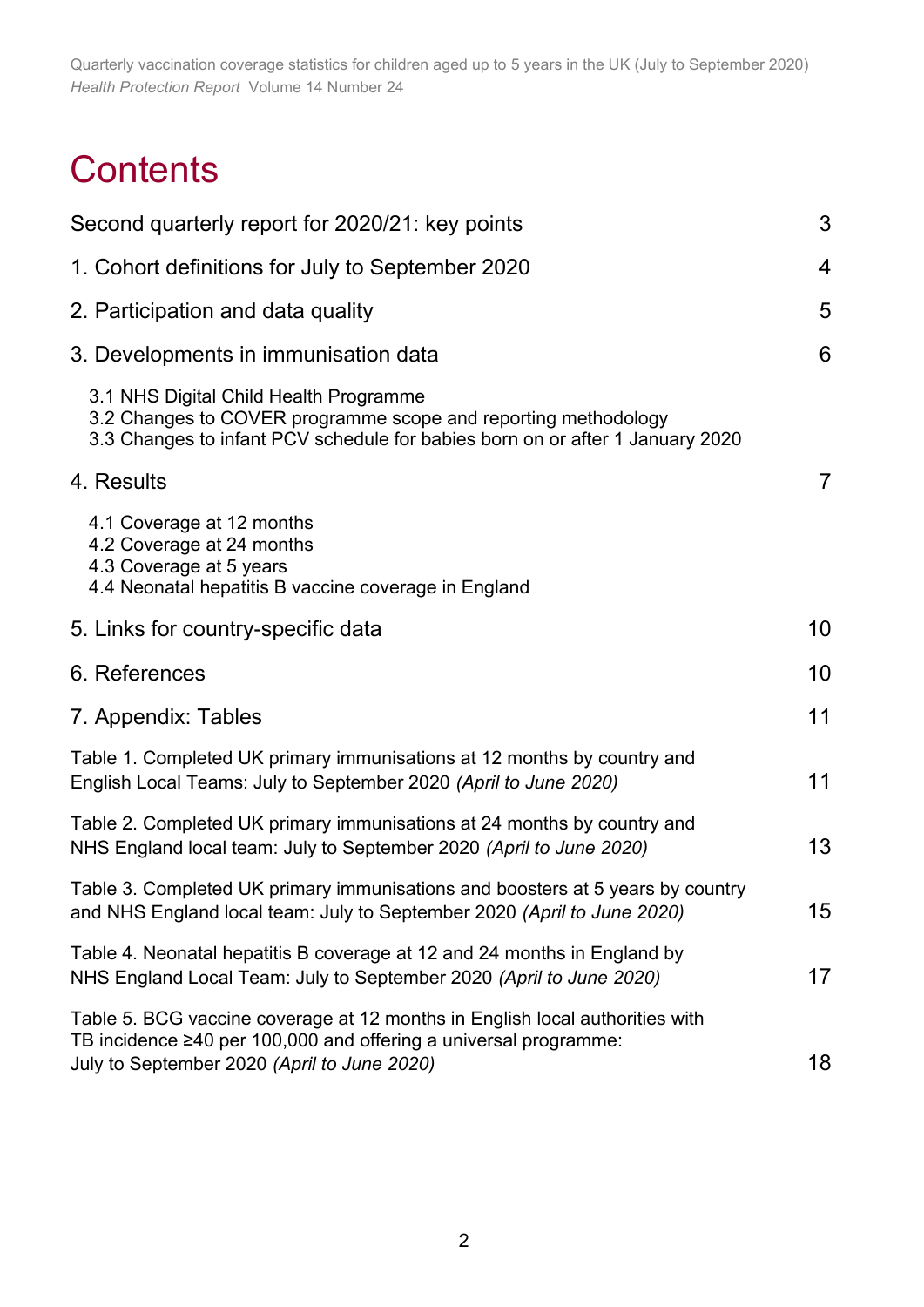# Introduction

This report summarises UK quarterly vaccine coverage data for each routine childhood vaccination for children who reached their first, second, or fifth birthday during the evaluation quarter. Analyses are presented at NHS England local team (April 2018 configuration) and devolved administration levels only.

### <span id="page-2-0"></span>Second quarterly report for 2020/21: key points

Key points from the report include:

- 12-month UK coverage for all antigens evaluated at the first birthday decreased when compared to the previous quarter
- UK DTaP/IPV/Hib/HepB3 coverage decreased by 0.7% to 92.6%, PCV2 by 0.8% to 92.9%, MenB2 by 0.4% to 93.1% and Rotavirus by 0.5% to 90.9%
- in Scotland at least 96% coverage was achieved for all antigens at 12 months except rotavirus, in Wales coverage was at least 95% and in Northern Ireland coverage was at least 94%
- in England, 12-month coverage DTaP/IPV/Hib/HepB3 decreased by 0.7% to 92.1%, PCV2 by 0.9% to 92.4%, Rotavirus by 0.6% to 90.4% and MenB by 0.5% to 92.5% when compared to the previous quarter
- twenty-four-month UK vaccine coverage estimates for all vaccines offered on or after the first birthday decreased by 0.1% to 0.4% compared to the previous quarter
- at country level, Wales was the only country to achieve the 95% target for MMR1 and Scotland achieved 95% for PCV and Hib/MenC boosters. Coverage at 24 months for MenB booster exceeded 94% in Wales and Scotland, and exceeded 91% in Northern Ireland
- in England, coverage decreased 0.4% to 90.6% for PCV booster, by 0.3% to 90.7% for MMR1,and by 0.2% to 90.8% for Hib/MenC booster. MenB booster remained at 89.5%. Nine of 13 local teams achieving at least 90% for all four vaccines.
- all three devolved administrations exceeded the 95% target for DTaP/IPV/Hib3 at 24 months. In England coverage remained at 93.9%
- all UK countries continue to exceed the 95% WHO target for DTaP/IPV/Hib3 at 5 years
- this target was also achieved for MMR1 and Hep/MenC booster in Scotland, Wales and Northern Ireland. In England, MMR1 decreased 0.3% to 94.4% and Hib/MenC booster by 0.2% to 92.7%. Coverage at 5 years for these vaccines primarily reflects vaccinations delivered 4 years ago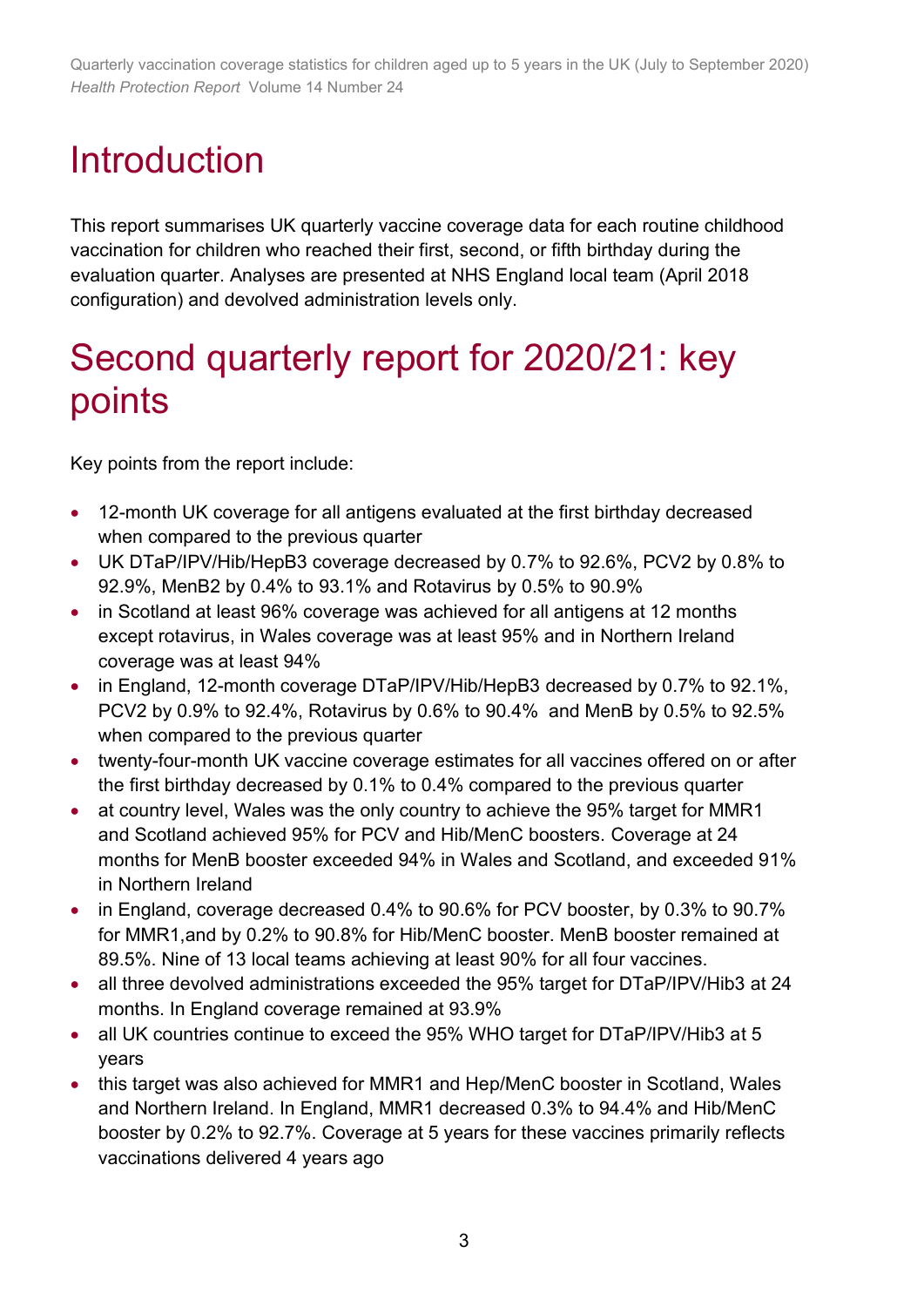- UK coverage for MMR2 and the pre-school booster (DTaP/IPV) decreased 0.2% and 0.1% to 87.4% and 86.5% respectivley. In England, coverage was down 0.2%, to 86.7% for MMR2 and 85.4% for the pre-school booster
- although data presented in this report largely reflects vaccines administered prior to the end of 2019, before the COVID-19 pandemic started, children who missed some of their routine immunisations when first scheduled and otherwise may have caught up by the first, second or fifth birthday, may have been impacted by the lockdown and/or local restrictions from late March onwards. This could be a contributing factor to the observed decreases in coverage for some vaccines in some areas presented in this quarter
- an early assessment of the impact of the pandemic in England on DTaP/IPV/Hib/HepB coverage at 6 months of age, and MMR at 18 months can be found [here](https://www.gov.uk/government/publications/covid-19-impact-on-vaccination-programmes)

### <span id="page-3-0"></span>1. Cohort definitions for July to September 2020

Children who reached their first birthday in the quarter (born July to September 2019) were scheduled to receive their third combined diphtheria, tetanus, acellular pertussis, polio, Haemophilus influenzae type b, hepatitis B vaccine (known as DTaP/IPV/Hib/HepB or hexavalent vaccine, second PCV, MenB and rotavirus vaccines between November 2019 and January 2020 [\[1\].](#page-9-2) With the exception of rotavirus vaccine which is only offered up to 6 months of age, all other vaccines would have been available to children in this cohort up to the first birthday (July to September 2020).

Children born to hepatitis B surface antigen (HBsAg) positive mothers who reached their first birthday in this quarter should also have received monovalent hepatitis B vaccine at birth and 4 weeks of age.

Children who reached their second birthday in the quarter (born July to September 2018) were scheduled to receive their third DTaP/IPV/Hib/HepB, second PCV, MenB and rotavirus vaccinations between November 2018 and January 2019, and their first measles, mumps, and rubella (MMR) vaccination, a booster dose of Hib and MenC (given as a combined Hib/MenC vaccine), MenB and PCV vaccines at the same visit at 12 months of age, between August and October 2019. With the exception of rotavirus vaccine which is only offered up to 6 months of age, all other vaccines would have been available to children in this cohort up to the second birthday (July to September 2020).

Children born to hepatitis B surface antigen (HBsAg) positive mothers, who reached their second birthday in this quarter (born July to September 2018), were scheduled to receive a third dose monovalent hepatitis B vaccine at one year of age, in addition to 3 doses of DTaP/IPV/Hib/HepB at 8, 12 and 16 weeks.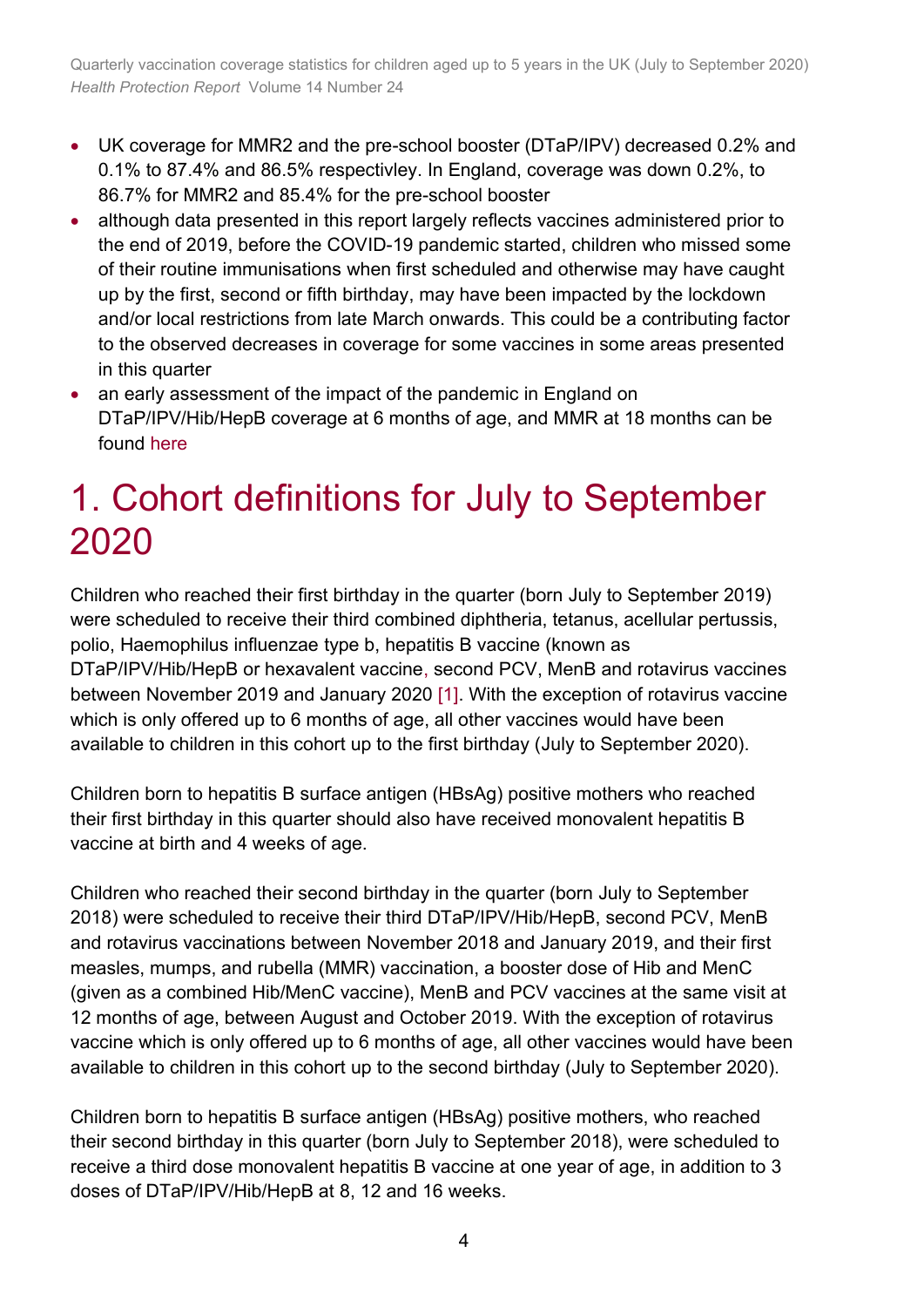Children who reached their fifth birthday in the quarter (born July to September 2015) were scheduled to receive their third dose DTaP/IPV/Hib and second PCV and one MenC vaccination between October and December 2015. They were also scheduled to receive their first MMR, Hib/MenC booster and PCV booster after their first birthday between October and December 2016, and their pre-school diphtheria, tetanus, acellular pertussis, inactivated polio booster (DTaP/IPV) and second dose MMR from October 2018. DTaP/IPV/Hib, first and second doses of MMR, and DTaP/IPV would have been available to this cohort up to the fifth birthday (July to September 2020).

Children born in areas where there is a universal neonatal BCG programme (that is, where TB incidence ≥40/100,000) who reach their first birthday in this quarter (born July to September 2019) were scheduled to receive BCG at birth.

Coverage evaluated at the first, second and fifth birthdays, by country and new NHS England local teams (configuration as at 1 April 2018) are described in the appendix.

### <span id="page-4-0"></span>2. Participation and data quality

Data was received from all Health Boards (HBs) in Scotland, Northern Ireland and Wales. In England, Local Teams (LTs) and Child Health Record Departments (CHRDs) provided data for all upper tier local authorities (LAs) and the associated General Practices (GP).

All English data were collected through NHS Digital's Strategic Data Collection Service (SDCS). 12 month data for one LA in has not been included due to data quality issues which are being investigated locally. Individual LA and GP data including numerators, denominators, coverage and relevant caveats where applicable are available at: [https://www.gov.uk/government/statistics/cover-of-vaccination-evaluated-rapidly-cover](https://www.gov.uk/government/statistics/cover-of-vaccination-evaluated-rapidly-cover-programme-2020-to-2021-quarterly-data)[programme-2020-to-2021-quarterly-data.](https://www.gov.uk/government/statistics/cover-of-vaccination-evaluated-rapidly-cover-programme-2020-to-2021-quarterly-data) GP level data were censored when individual values were less than 5.

Detailed caveats regarding any data quality issues for individual English LA data are available at: [https://www.gov.uk/government/statistics/cover-of-vaccination-evaluated](https://www.gov.uk/government/statistics/cover-of-vaccination-evaluated-rapidly-cover-programme-2020-to-2021-quarterly-data)[rapidly-cover-programme-2020-to-2021-quarterly-data.](https://www.gov.uk/government/statistics/cover-of-vaccination-evaluated-rapidly-cover-programme-2020-to-2021-quarterly-data)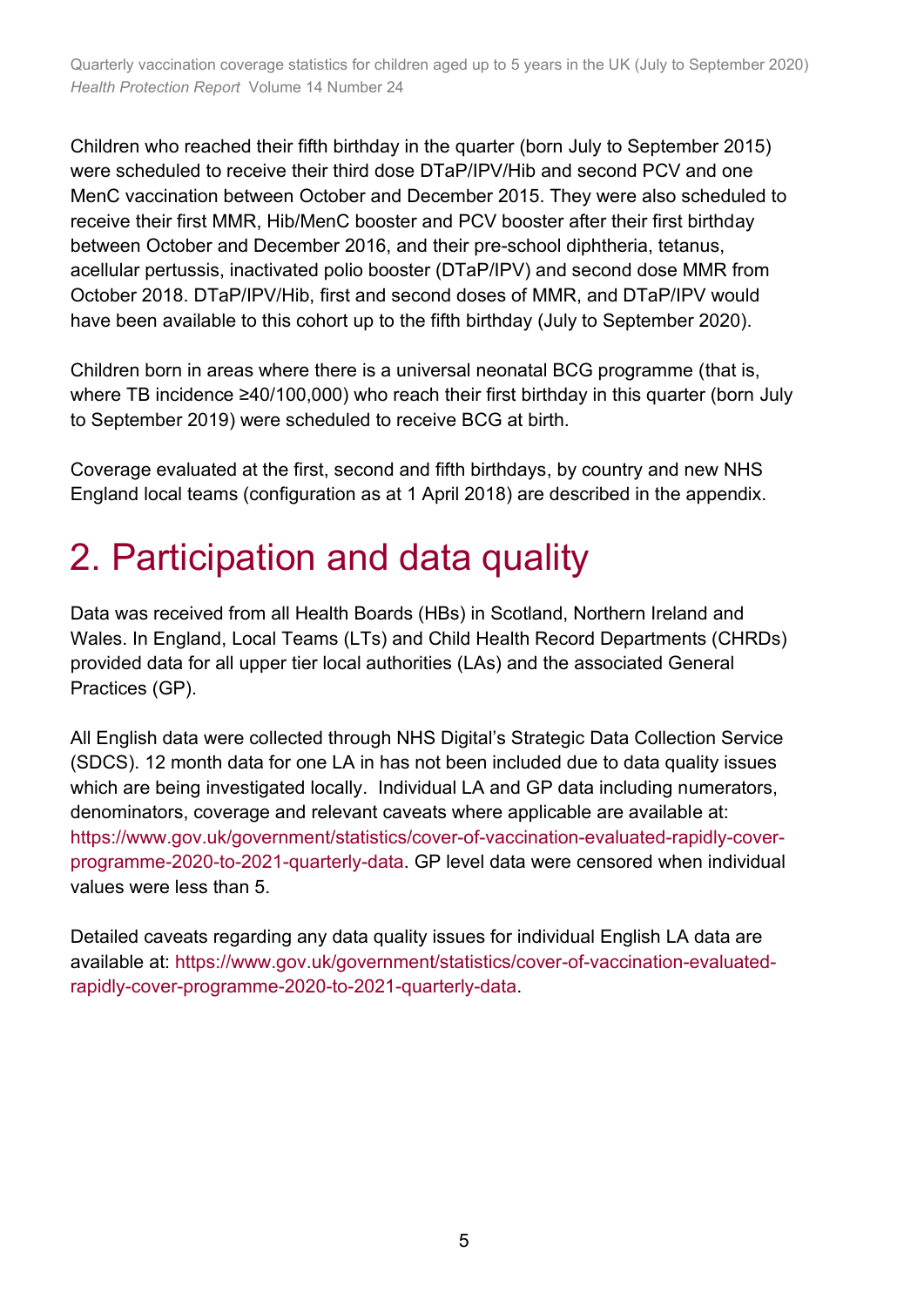## <span id="page-5-0"></span>3. Developments in immunisation data

### <span id="page-5-1"></span>3.1 NHS Digital Child Health Programme

The Digital Child Health (DCH) programme was created to support the vision in the 'NHS England Healthy Children: Transforming Child Health Information' strategy, which aims to transform child health information services by making these systems interoperable, reducing the administrative burden of information recording and sharing.

Part of this programme includes merging CHIS systems into local hubs that can provide COVER data for several LAs in one submission. Since April 2017 4 CHIS Hubs are providing COVER data for all London boroughs. In England, the number of CHIS systems has decreased from over 100 in 2015 to around 60 by mid-2019. As different phases of the digital strategy are implemented across the country, it is anticipated that there may be further temporary, local, data quality issues associated with transition.

#### <span id="page-5-2"></span>3.2 Changes to COVER programme scope and reporting methodology

The collection of COVER data has transferred from PHE to NHS Digital's Strategic Data Collection Service (SDCS) and merged with the current SDCS practice level vaccine coverage collection (formally collected via the Child Immunisation Unify2 data collection).

Data for England collected for this report was collected via SDCS and the analysis and reporting of the quarterly COVER report remains with PHE.

In England, the July to September 2020 quarter is the sixth COVER collection to include both LA and GP level coverage extracted from CHISs. Quarterly GP data for the current quarter are published alongside the routine LA tables on the PHE website. These are experimental data and as such should be viewed with caution. Appropriate caveats accompany these data tables.

#### <span id="page-5-3"></span>3.3 Changes to infant PCV schedule for babies born on or after 1 January 2020

Following the decision in April 2019 to follow a 1+1 PCV schedule, based on the advice of the Joint Committee on Vaccination and Immunisation (JCVI), all infants born on or after 1 January 2020 are offered a single dose of PCV13 given alongside the routine DTaP/IPV/Hib/HepB and rotavirus immunisations at 12 weeks of age, followed by a PCV13 booster at one year old (on or after the first birthday). This changed schedule is referred to as a 1+1 PCV schedule and has replaced the previous schedule of 2+1 (at 8 and 16 weeks, and a booster dose given at one year old (on or after the first birthday)) [\[2\].](#page-9-3)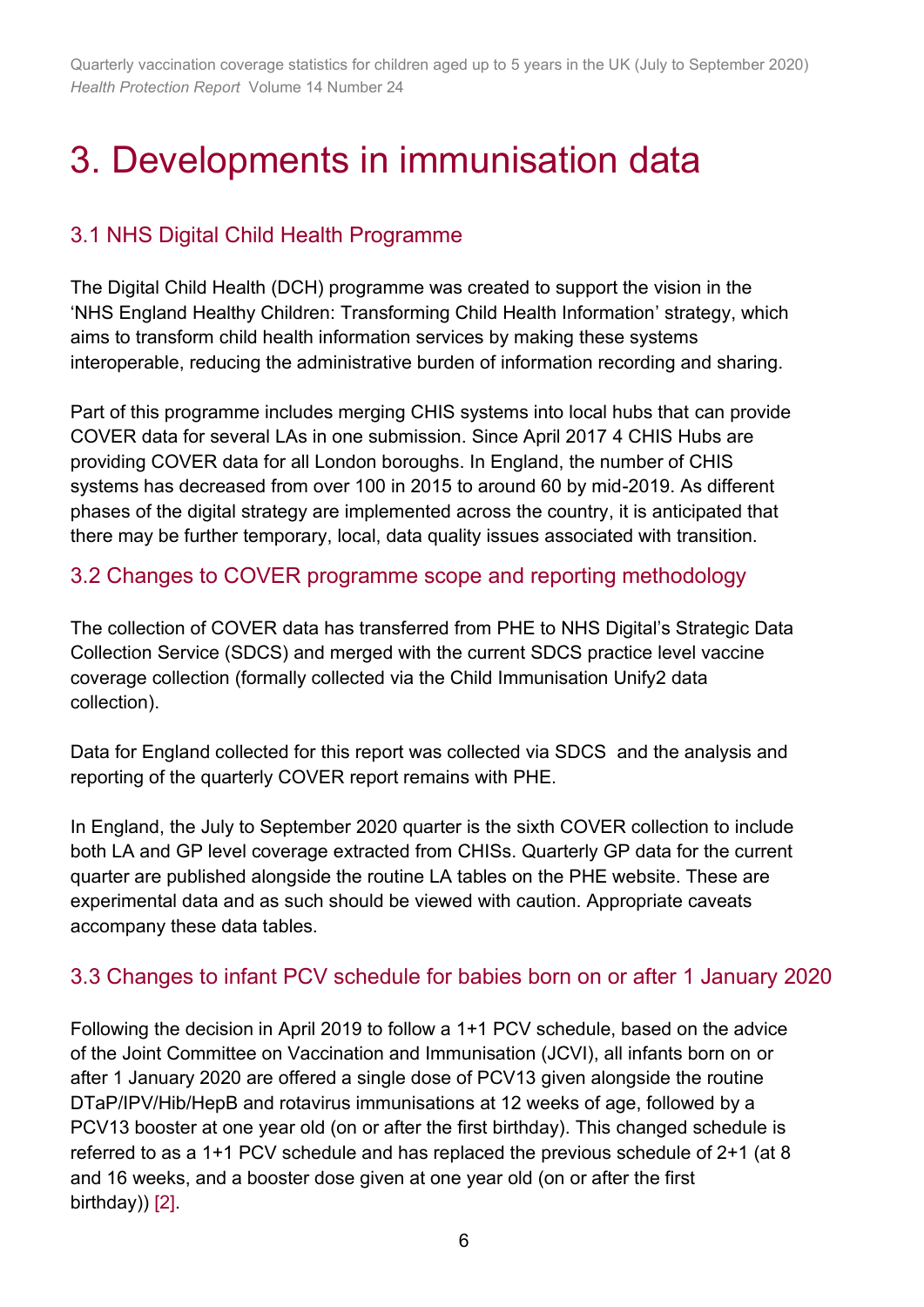To continue accurately monitoring the coverage of PCV at 12 months of age the COVER programme has been modified to also collect coverage of the first dose of PCV (PCV1). From the first quarter of 2020 to 2021 CHISs should be able to report on PCV1 and PCV2 coverage at 12 months of age, and on PCV booster (dose given on or after the first birthday) at 24 months of age. COVER data for PCV2 will drop to 0 as cohorts move to the 1+1 schedule (that is, births from 1 January 2020 onwards).

The [revised information standard for the COVER programme](https://digital.nhs.uk/data-and-information/information-standards/information-standards-and-data-collections-including-extractions/publications-and-notifications/standards-and-collections/dcb0089-cover-of-vaccination-evaluated-rapidly-cover) was published on 6 February 2020. Organisations are expected to be compliant from 1 July 2020 to provide baseline PCV1 coverage, as well as PCV2 coverage. This is the second quarter where organisations in England were expected to provide PCV1 coverage.

Fifteen of 151 LAs were not able to provide PCV1, therefore national and regional figures have not been calculated, as these would not be representative. PCV1 coverage for the 136 LAs that did provide data is available [here.](https://www.gov.uk/government/statistics/cover-of-vaccination-evaluated-rapidly-cover-programme-2020-to-2021-quarterly-data)

### <span id="page-6-0"></span>4. Results

Although data presented in this report largely reflects vaccines administered prior to the end of 2019, before the COVID-19 pandemic started, children who missed some of their routine immunisations when first scheduled (see above, '1. Cohort defintions for July to September 2020'), and otherwise may have caught up by the first, second or fifth birthday, may have been impacted by the lockdown and/or local restrictions from late March 2020 onwards. This could be a contributing factor to the observed decreases in coverage for some vaccines in some areas presented in this quarter.

#### <span id="page-6-1"></span>4.1 Coverage at 12 months

UK coverage for all antigens evaluated at the first birthday decreased when compared to the previous quarter (table 1[\)\[3\].](#page-9-4) DTaP/IPV/Hib/HepB3 coverage decreased by 0.7% to 92.6%, PCV2 by 0.8% to 92.9%, MenB2 by 0.4% to 93.1% and Rotavirus by 0.5% to 90.9%.

In Scotland at least 96% coverage was achieved for all antigens at 12 months except rotavirus. In Wales coverage was at least 95% and in Northern Ireland coverage was at least 94% (table 1).

In England, 12-month coverage DTaP/IPV/Hib/HepB3 decreased by 0.7% to 92.1%, PCV2 by 0.9% to 92.4%, Rotavirus by 0.6% to 90.4% and MenB by 0.5% to 92.5% when compared to the previous quarter. Two local teams achieved at least 95%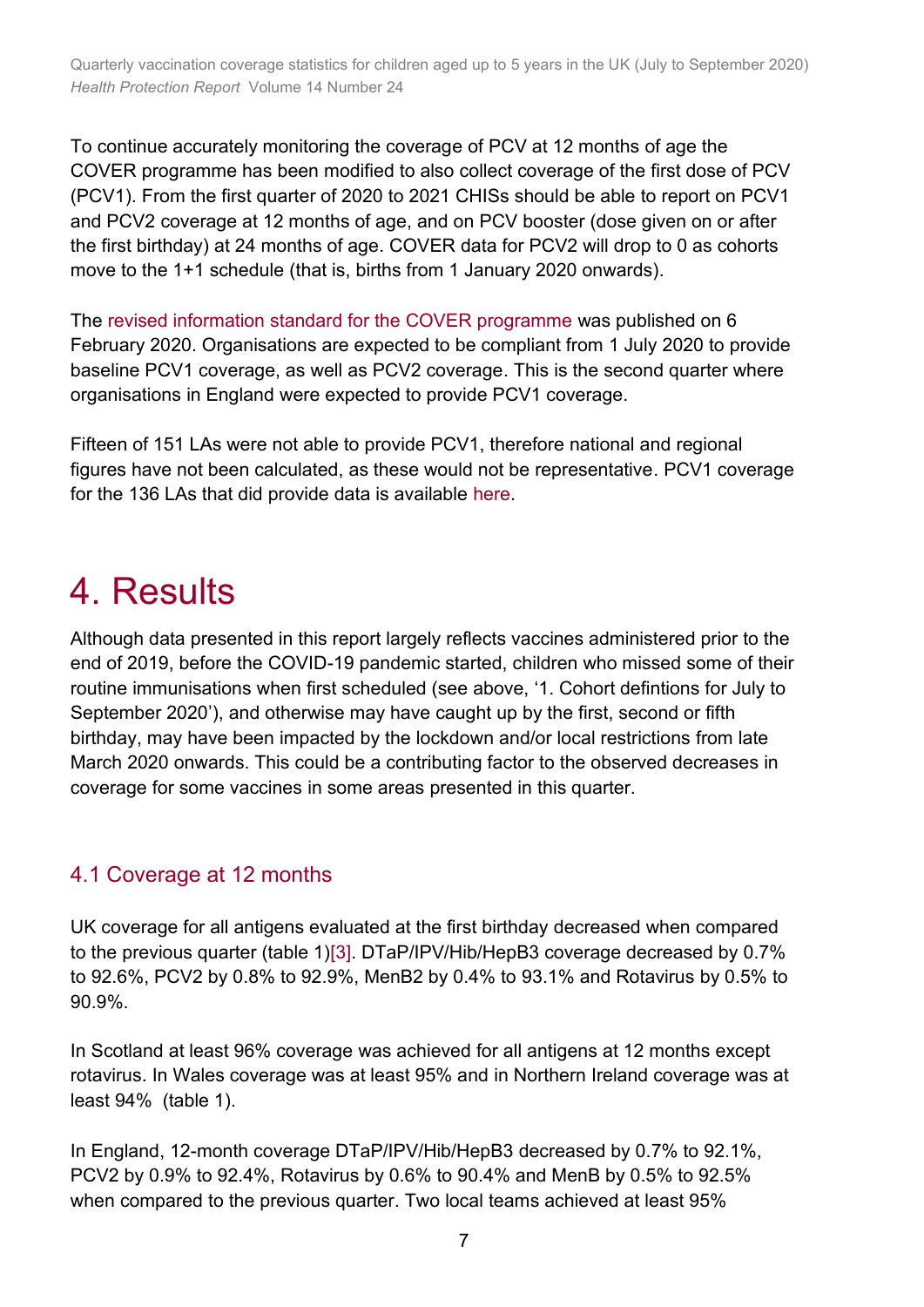coverage for DTaP/IPV/Hib/HepB3, PCV2 and MenB2. In England, of the 136 Local Authorities that were able to report PCV1, coverage ranged from 82.3% to 100%. This data is available at Local Authority level [here.](https://www.gov.uk/government/statistics/cover-of-vaccination-evaluated-rapidly-cover-programme-2020-to-2021-quarterly-data)

### <span id="page-7-0"></span>4.2 Coverage at 24 months

Twenty-four month UK vaccine coverage estimates for all vaccines offered on or after the first birthday (MMR1, PCV, Hib/MenC and MenB boosters) decreased compared to the previous quarter. MMR1 and PCV booster decreased 0.3% and 0.4% respectively to 91.2%, Hib/MenC booster decreased 0.2% to 91.3% and MenB booster decreased 0.1% to 90.1%.

At the country level, Wales was the only country to achieve 95% for MMR1 and in Scotland the 95% target was achieved for PCV and Hib/MenC boosters. Coverage for MenB booster exceeded 94% in Wales and Scotland, and exceeded 91% in Northern Ireland. In England, coverage decreased 0.4% to 90.6% for PCV booster, by 0.3% to 90.7% for MMR1, and by 0.2% to 90.8% for Hib/MenC booster. MenB booster remained at 89.5%. Nine of 13 local teams achieving at least 90% for all four vaccines.

UK DTaP/IPV/Hib/HepB3 evaluated at the second birthday remained at 94.3% this quarter. In Scotland, Northern Ireland and Wales coverage was at least 95%; in England coverage remained at 93.9% with 7 of 13 local teams achieving 95% (table 2[\)\[3\].](#page-9-4)

### <span id="page-7-1"></span>4.3 Coverage at 5 years

All UK countries continue to exceed the 95% WHO target for DTaP/IPV/Hib3 at 5 years. (table 3) [\[3\].](#page-9-4) This target was also achieved for MMR1 and Hib/MenC booster in Scotland, Wales and Northern Ireland. In England, MMR1 decreased 0.3% to 94.4% and Hib/MenC booster by 0.2% to 92.7% when compared to the previous quarter and only 3 of 13 English local teams exceed the 95% target for these vaccines. Coverage at 5 years for these vaccines primarily reflects vaccinations delivered 4 years ago.

UK coverage for MMR2 decreased 0.2% to 87.4% and by 0.1% for the pre-school booster (DTaP/IPV) to 86.5%. In England, coverage for MMR2 and the pre-school booster decreased by 0.2% to 86.7% and 85.4% respectively. Pre-school booster and MMR2 coverage exceeded 90% in the devolved administrations but only 4 English local teams reached this level for both vaccines (table 3).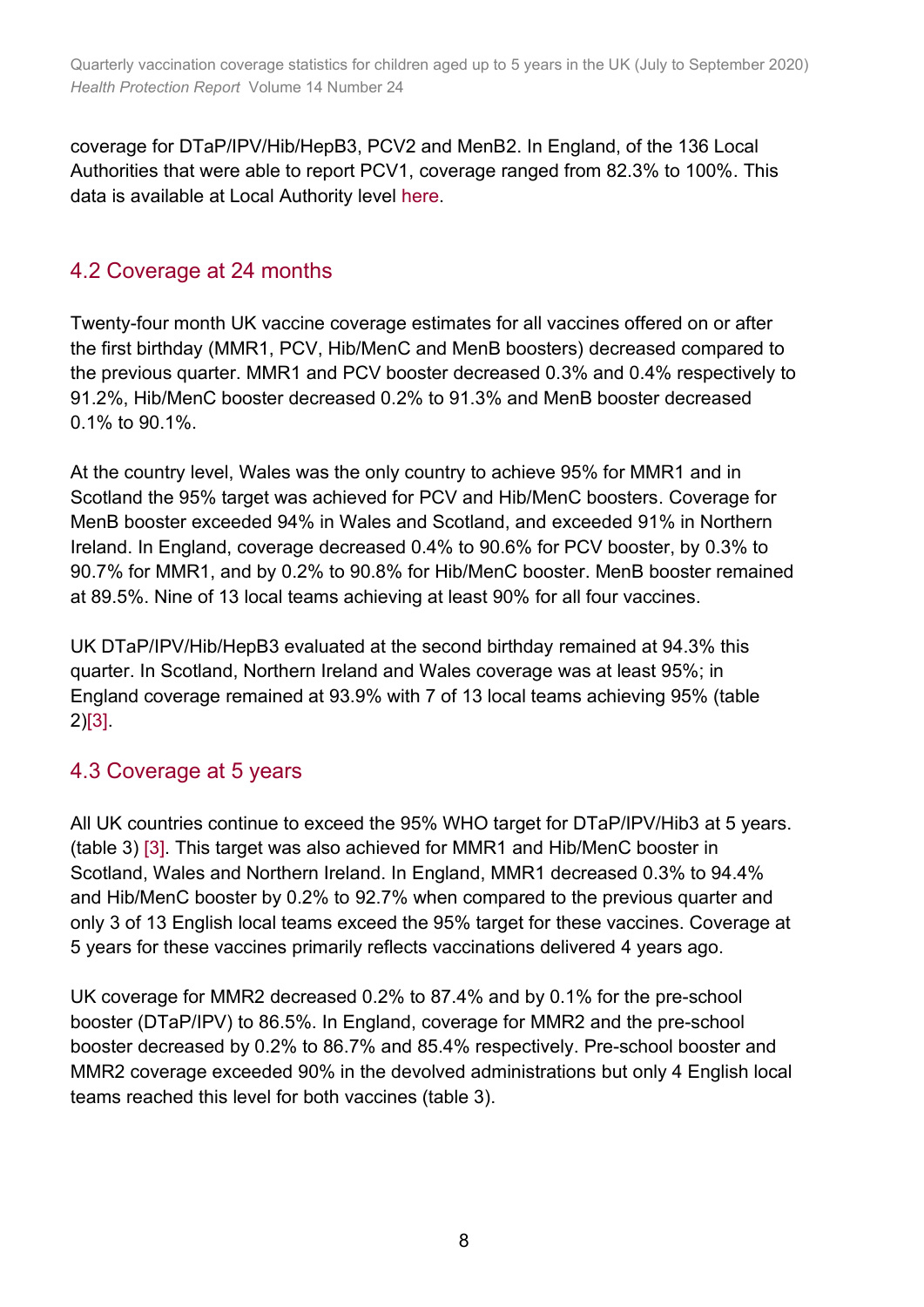### <span id="page-8-0"></span>4.4 Neonatal hepatitis B vaccine coverage in England

This is the eighth quarter where neonatal HepB vaccine coverage data in England evaluates 5 doses of hepatitis B vaccine (2 monovalent and 3 hexavalent doses) in infants born to hepatitis B surface antigen (HBsAg) positive mothers, who reached the age of one year in this quarter (that is,those born between July and September 2019). It is the fourth quarter when all 24-month-olds will have been offered 3 monovalent vaccines (at birth, 4 weeks and 12 months of age), and 3 doses of hexavalent vaccine (at 2, 3 and 4 months).

National coverage at 12 months for 5 doses of a HepB-containing increased by 2% to 85% compared to the previous quarter [\[3\].](#page-9-4) Coverage of 6 doses of a HepB-containing vaccine reported for children who reached 2 years of age in the quarter (those born between July and September 2018) remained at 77% compared to the last quarter (table 4).

The quality of neonatal HepB vaccine data is variable and coverage by former local teams can be based on small numbers. As such, data should be interpreted with caution. Where an area reported no vaccinated children, a check was made to ensure that this was zero reporting rather than absence of available data.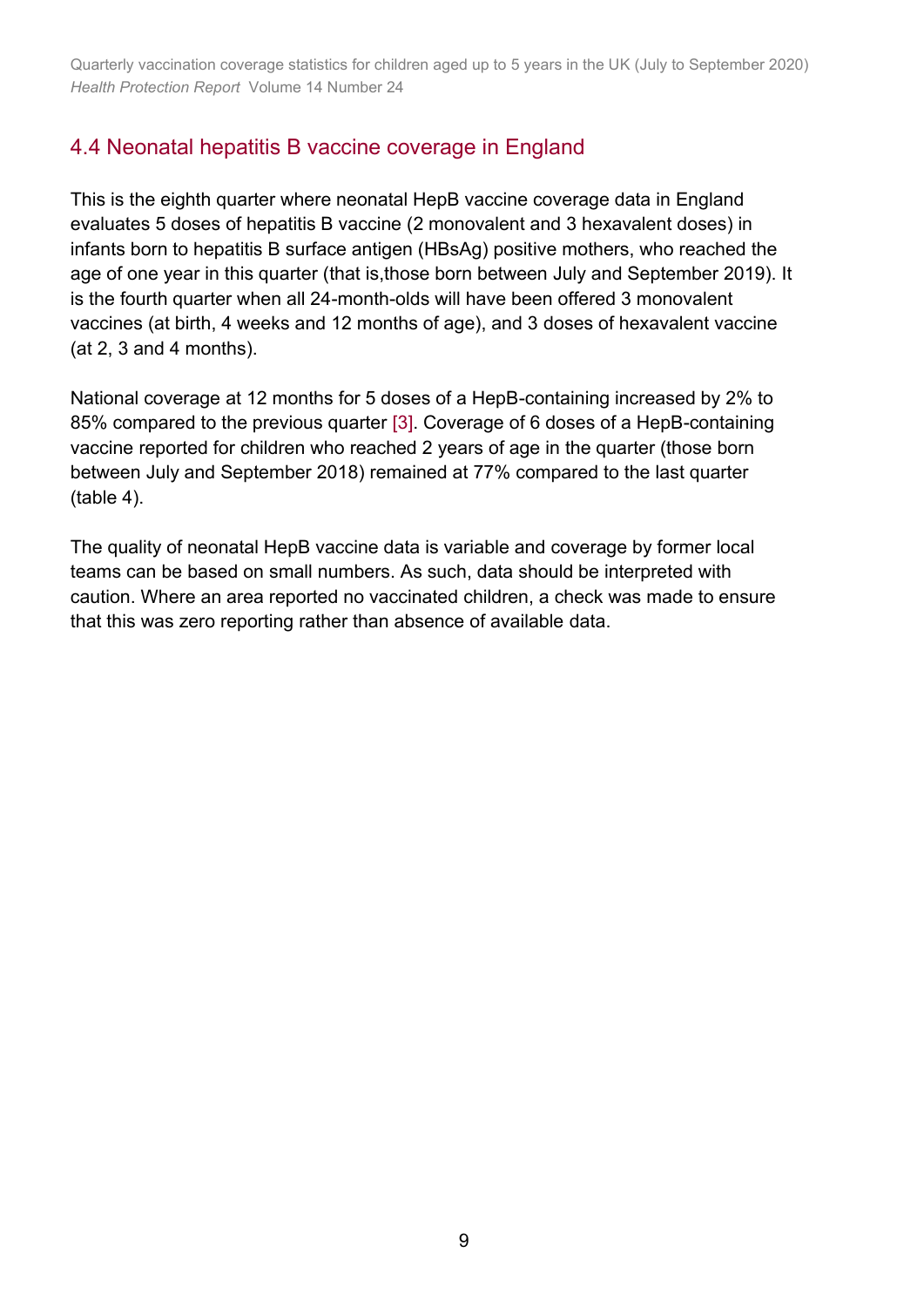## <span id="page-9-0"></span>5. Links for country-specific data

Quarterly England data: [https://www.gov.uk/government/statistics/cover-of-vaccination](https://eur01.safelinks.protection.outlook.com/?url=https%3A%2F%2Fwww.gov.uk%2Fgovernment%2Fstatistics%2Fcover-of-vaccination-evaluated-rapidly-cover-programme-2020-to-2021-quarterly-data&data=02%7C01%7CHarriet.Webster%40phe.gov.uk%7C65fc5d4c62d24b7d786e08d86616863f%7Cee4e14994a354b2ead475f3cf9de8666%7C0%7C0%7C637371594206121376&sdata=tU4fKWIZtQeMG8lTIRZgEZKxeW8i%2F5FvX3Jup%2FAZSKc%3D&reserved=0)[evaluated-rapidly-cover-programme-2020-to-2021-quarterly-data](https://eur01.safelinks.protection.outlook.com/?url=https%3A%2F%2Fwww.gov.uk%2Fgovernment%2Fstatistics%2Fcover-of-vaccination-evaluated-rapidly-cover-programme-2020-to-2021-quarterly-data&data=02%7C01%7CHarriet.Webster%40phe.gov.uk%7C65fc5d4c62d24b7d786e08d86616863f%7Cee4e14994a354b2ead475f3cf9de8666%7C0%7C0%7C637371594206121376&sdata=tU4fKWIZtQeMG8lTIRZgEZKxeW8i%2F5FvX3Jup%2FAZSKc%3D&reserved=0)

Annual England data: [https://digital.nhs.uk/data-and-information/publications/statistical/nhs](https://digital.nhs.uk/data-and-information/publications/statistical/nhs-immunisation-statistics)[immunisation-statistics](https://digital.nhs.uk/data-and-information/publications/statistical/nhs-immunisation-statistics)

Quarterly Northern Ireland: [http://www.publichealthagency.org/directorate-public-health/health](http://www.publichealthagency.org/directorate-public-health/health-protection/vaccination-coverage)[protection/vaccination-coverage](http://www.publichealthagency.org/directorate-public-health/health-protection/vaccination-coverage) 

Scotland: <http://www.isdscotland.org/Health-Topics/Child-Health/Immunisation/>

Wales:<http://www.wales.nhs.uk/sites3/page.cfm?orgid=457&pid=54144>[/](http://www.wales.nhs.uk/) 

COVER submission and publication dates: <https://www.gov.uk/government/publications/vaccine-coverage-statistics-publication-dates>

Information for immunisation practitioners and other health professionals: <https://www.gov.uk/government/collections/immunisation>

## <span id="page-9-1"></span>6. References

- <span id="page-9-2"></span>1. Public Health England. The complete routine immunisation schedule: [https://www.gov.uk/government/publications/the-complete-routine-immunisation](https://www.gov.uk/government/publications/the-complete-routine-immunisation-schedule)[schedule](https://www.gov.uk/government/publications/the-complete-routine-immunisation-schedule)
- <span id="page-9-3"></span>2. Public Health England. Pnuemococcal vaccination: infant schedule changes from January 2020 letter: [https://www.gov.uk/government/publications/pneumococcal](https://www.gov.uk/government/publications/pneumococcal-vaccination-infant-schedule-changes-from-january-2020-letter)[vaccination-infant-schedule-changes-from-january-2020-letter](https://www.gov.uk/government/publications/pneumococcal-vaccination-infant-schedule-changes-from-january-2020-letter)
- <span id="page-9-4"></span>3. Public Health England (2020). Quarterly vaccination coverage statistics for children aged up to 5 years in the UK (COVER programme) : April to June 2020. HPR 14 (18) Available at: [https://www.gov.uk/government/statistics/cover-of-vaccination](https://www.gov.uk/government/statistics/cover-of-vaccination-evaluated-rapidly-cover-programme-2020-to-2021-quarterly-data)[evaluated-rapidly-cover-programme-2020-to-2021-quarterly-data](https://www.gov.uk/government/statistics/cover-of-vaccination-evaluated-rapidly-cover-programme-2020-to-2021-quarterly-data)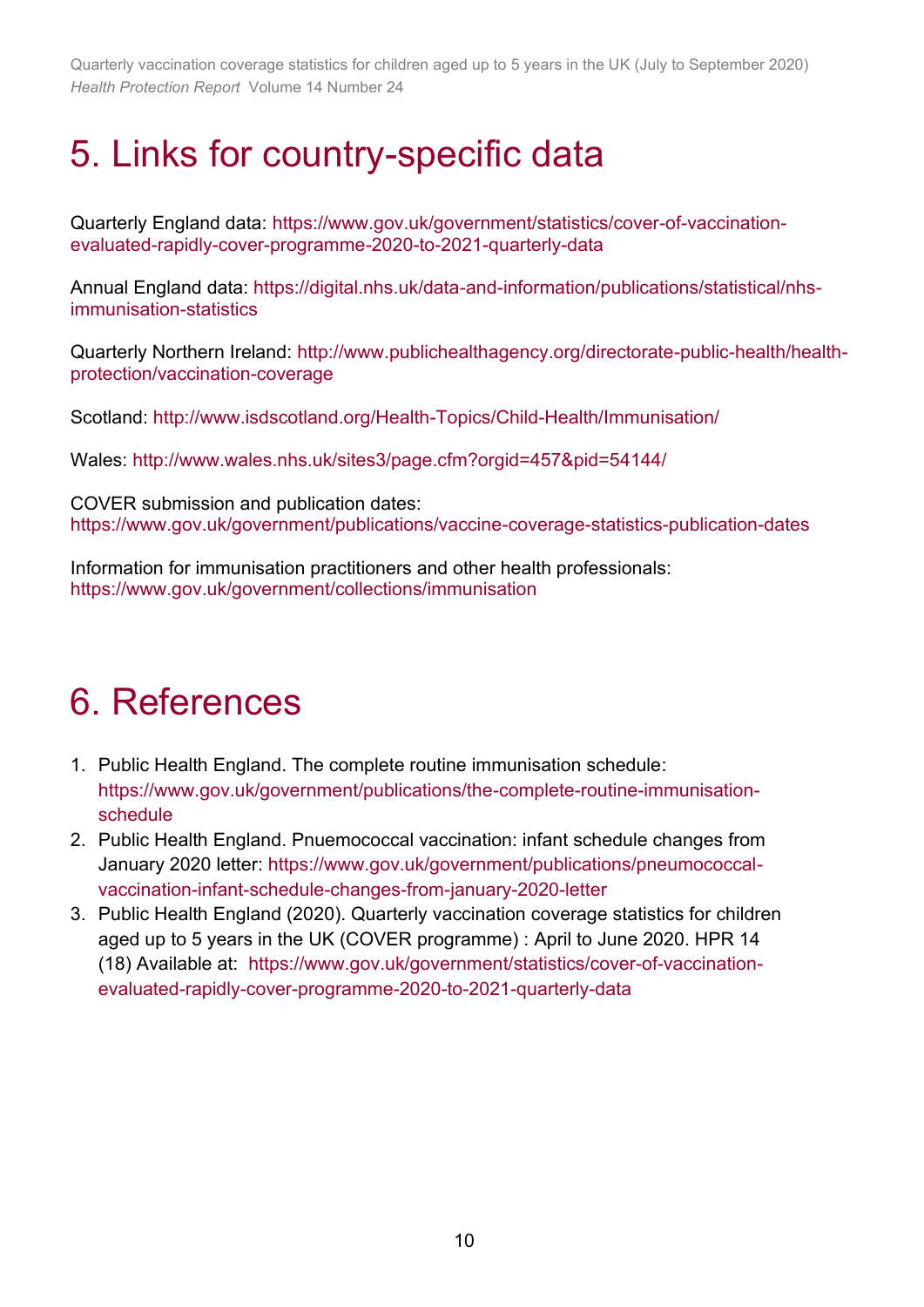# <span id="page-10-0"></span>7. Appendix: Tables

Table 1. Completed UK primary immunisations at 12 months by country and England local team: July to September 2020 (*April to June 2020*)

Table 2. Completed UK primary immunisations at 24 months by country and NHS England local team: July to September 2020 (*April to June 2020*)

Table 3. Completed UK primary immunisations and boosters at 5 years by country and NHS England local team: July to September 2020 (*April to June 2020*)

Table 4. Neonatal hepatitis B coverage at 12 and 24 months in England by NHS England Area Team: July to September 2020 (*April to June 2020*)

Table 5. BCG vaccine coverage at 12 months in English local authorities with TB incidence ≥40 per 100,000 and offering a universal programme: July to September 2020 (*April to June 2020*)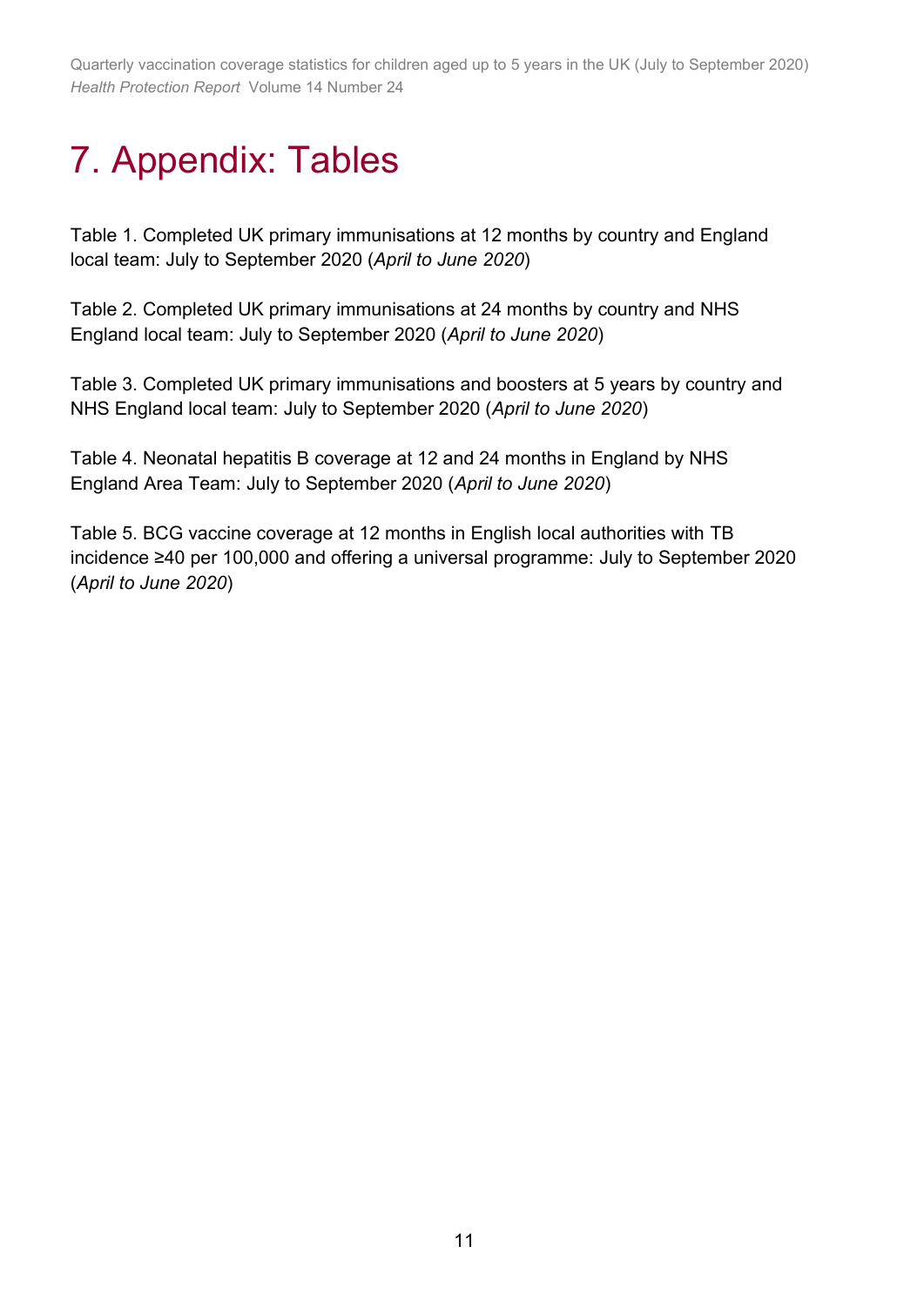|                      |  | Table 1. Completed UK primary immunisations at 12 months by country and English Local Teams: July to September 2020 |  |
|----------------------|--|---------------------------------------------------------------------------------------------------------------------|--|
| (April to June 2020) |  |                                                                                                                     |  |

<span id="page-11-0"></span>

| <b>Country</b>                                    | No. of<br>LAS/HBs <sup>†</sup> | DTaP/IPV/Hib/Hep<br><b>B3%</b> | <b>PCV2%</b> | Rota2%      | MenB <sub>2</sub> % |
|---------------------------------------------------|--------------------------------|--------------------------------|--------------|-------------|---------------------|
| <b>United Kingdom</b>                             | 176                            | 92.6(93.3)                     | 92.9(93.7)   | 90.9(91.4)  | 93.1(93.5)          |
| <b>Wales</b>                                      | $\overline{7}$                 | 95.8 (96.2)                    | 96.1(96.1)   | 94.0 (94.8) | 95.9 (96.2)         |
| Northern Ireland                                  | 4                              | 94.5 (94.9)                    | 94.9 (95.4)  | 92.5(93.0)  | 94.6 (95.1)         |
| <b>Scotland</b>                                   | 14                             | 96.8 (96.4)                    | 97.1 (96.9)  | 94.2(94.1)  | 96.9 (96.6)         |
| <b>England</b>                                    | 151                            | 92.1(92.8)                     | 92.4(93.3)   | 90.4(91.0)  | 92.5(93.0)          |
| <b>NHS England Local Teams</b>                    |                                |                                |              |             |                     |
| London                                            | 33                             | 87.7 (88.6)                    | 87.4 (88.9)  | 86.7 (86.9) | 87.8 (88.6)         |
| North (Yorkshire & Humber)                        | 15                             | 93.4 (93.8)                    | 93.9(94.1)   | 91.4(92.1)  | 93.8 (93.9)         |
| North (Lancashire & Grt. Manchester) <sup>1</sup> | 13                             | 92.0(92.6)                     | 93.1 (93.7)  | 89.6 (89.8) | 93.4 (93.5)         |
| North (Cumbria & North East) <sup>1</sup>         | 13                             | 96.2(96.1)                     | 96.3 (96.4)  | 94.6 (95.0) | 96.3 (96.2)         |
| North (Cheshire & Merseyside)                     | 9                              | 90.9(92.8)                     | 92.2(93.7)   | 89.9 (91.1) | 92.6(93.3)          |
| Midlands & East (North Midlands) <sup>2</sup>     | $\overline{7}$                 | 95.1 (95.0)                    | 95.3 (95.2)  | 93.5(93.3)  | 95.3 (94.9)         |
| Midlands & East (West Midlands)                   | 10                             | 87.9 (91.2)                    | 88.7 (91.9)  | 85.7 (88.6) | 89.3 (91.6)         |
| Midlands & East (Central Midlands)                | 10                             | 93.0 (93.2)                    | 93.8 (94.2)  | 91.7(91.9)  | 93.7 (93.9)         |
| Midlands & East (East)                            | $\overline{7}$                 | 94.2 (94.6)                    | 94.6 (95.0)  | 92.5(92.5)  | 94.3 (94.8)         |
| South West (South West South)                     | 8                              | 94.5 (94.7)                    | 94.6 (95.0)  | 91.9(93.3)  | 94.9 (94.9)         |
| South West (South West North)                     | $\overline{7}$                 | 94.8 (95.3)                    | 95.1(95.6)   | 93.4 (93.6) | 94.9 (95.5)         |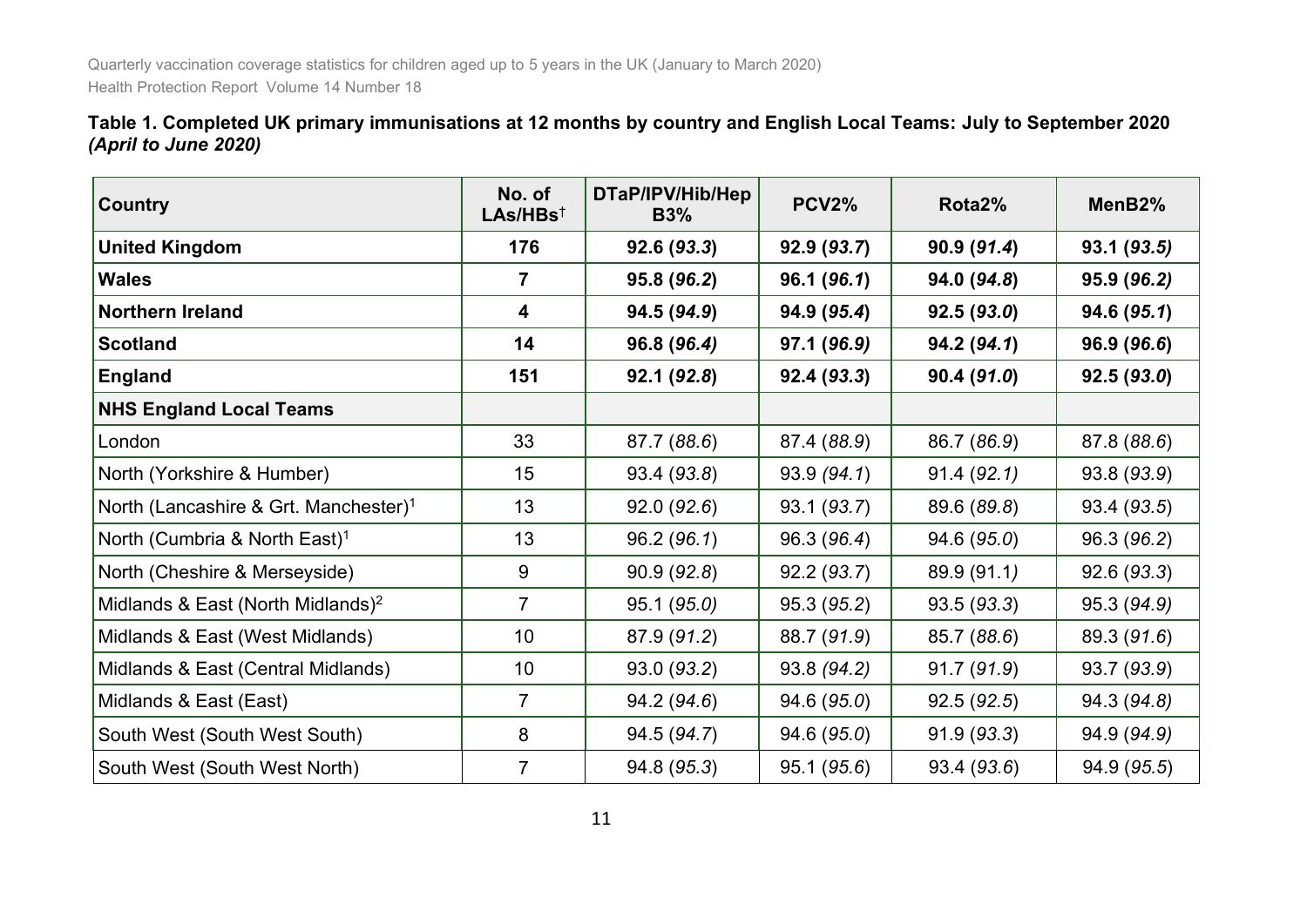| South East (Hampshire, Isle of Wight and<br>Thames Valley) | 12 | 94.9 (95.4) | 94.1 (94.8) | 93.0(93.2) | 95.0(94.8) |
|------------------------------------------------------------|----|-------------|-------------|------------|------------|
| South East (Kent, Surrey and Sussex)                       |    | 92.5(93.2)  | 92.9(93.8)  | 90.9(91.9) | 92.8(93.5) |

† Local Authorities / Health Boards.

 $^{\rm 1}$ Currently we are not able to report the 2018 local teams in these areas as Cumbria LA does not map to the new configuration

 $^{\rm 2}$  Data for one LA not published due to data quality issues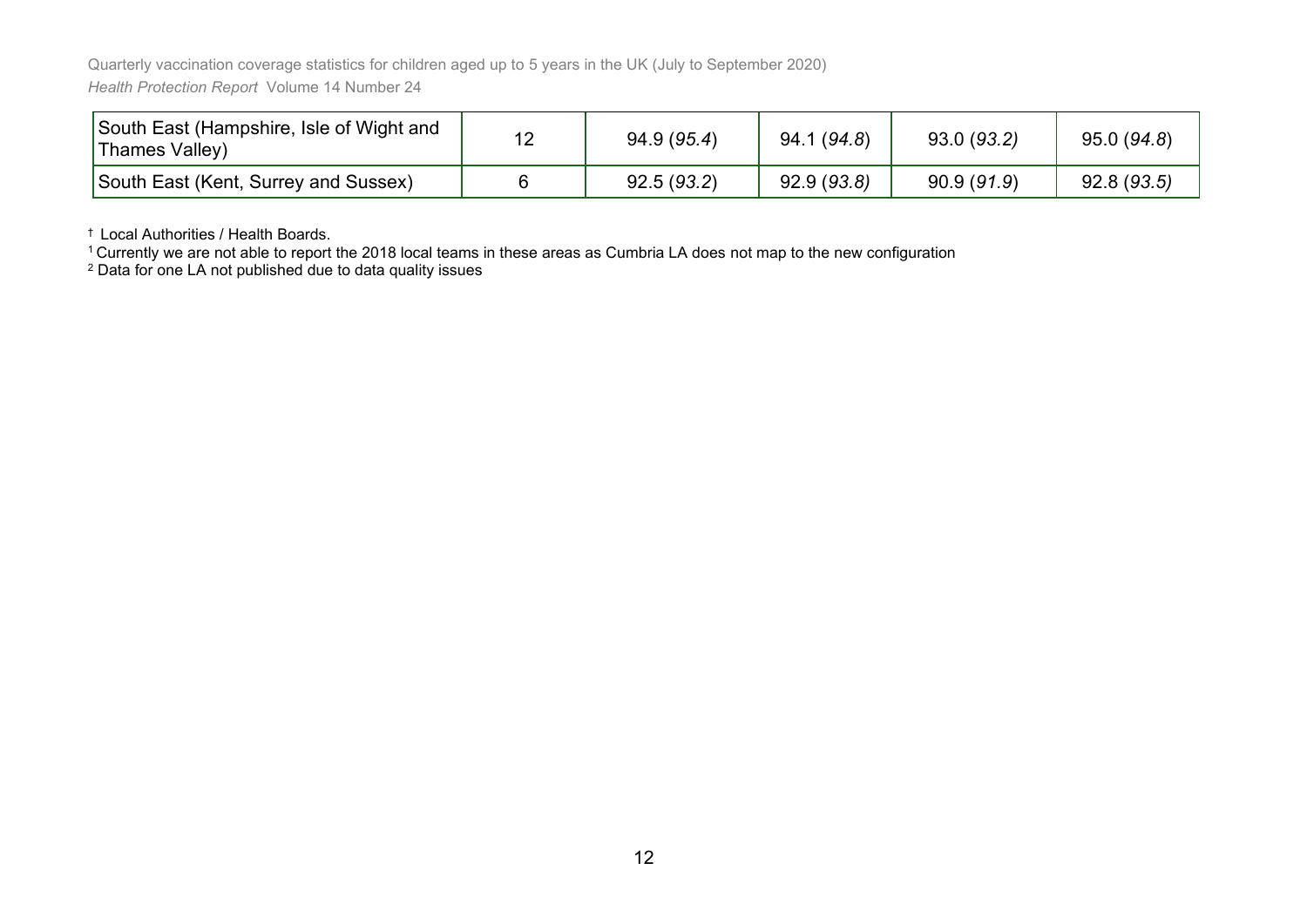| Table 2. Completed UK primary immunisations at 24 months by country and NHS England local team: July to September 2020 |  |
|------------------------------------------------------------------------------------------------------------------------|--|
| (April to June 2020)                                                                                                   |  |

<span id="page-13-0"></span>

| <b>Country</b>                                             | No. of<br>LAs/<br>$H$ Bs <sup>t</sup> | DTaP/IPV/Hib3/HepB<br>℅ | PCV booster% | <b>Hib/MenC</b><br>booster% | MMR1%       | <b>MenB</b><br>booster% |
|------------------------------------------------------------|---------------------------------------|-------------------------|--------------|-----------------------------|-------------|-------------------------|
| <b>United Kingdom</b>                                      | 176                                   | 94.3 (94.3)             | 91.2(91.6)   | 91.3(91.5)                  | 91.2(91.5)  | 90.1(90.2)              |
| <b>Wales</b>                                               | $\overline{7}$                        | 96.7 (96.9)             | 94.9 (95.5)  | 94.6 (95.0)                 | 95.0 (95.5) | 94.7 (94.8)             |
| <b>Northern Ireland</b>                                    | 4                                     | 95.8 (95.5)             | 92.3(92.6)   | 92.1(92.2)                  | 91.9(92.2)  | 91.8(92.3)              |
| <b>Scotland</b>                                            | 14                                    | 96.8 (97.5)             | 95.0 (95.5)  | 95.0 (95.5)                 | 94.7(95.1)  | 94.3 (95.0)             |
| <b>England</b>                                             | 151                                   | 93.9 (93.9)             | 90.6(91.0)   | 90.8(91.0)                  | 90.7(91.0)  | 89.5 (89.5)             |
| <b>NHS England local teams*</b>                            |                                       |                         |              |                             |             |                         |
| London                                                     | 33                                    | 90.0(90.1)              | 82.7 (83.2)  | 83.2 (83.5)                 | 83.1 (83.5) | 81.4 (81.4)             |
| North (Yorkshire & Humber)                                 | 15                                    | 95.3 (95.2)             | 93.1(93.0)   | 93.1(93.0)                  | 93.0 (92.9) | 92.2(91.8)              |
| North (Lancashire & Grt. Manchester) <sup>1</sup>          | 13                                    | 93.8 (93.9)             | 91.0(91.1)   | 91.6(91.8)                  | 91.7(91.8)  | 90.4 (90.5)             |
| North (Cumbria & North East) <sup>1</sup>                  | 13                                    | 97.0 (97.0)             | 95.9 (96.0)  | 96.0(96.0)                  | 95.8 (96.0) | 95.1 (95.3)             |
| North (Cheshire & Merseyside)                              | 9                                     | 92.7 (93.3)             | 90.7 (90.8)  | 90.7(90.5)                  | 90.5 (90.7) | 89.2 (89.1)             |
| Midlands & East (North Midlands)                           | 8                                     | 95.4 (95.8)             | 92.8(93.6)   | 92.9(93.5)                  | 92.8 (93.5) | 91.6(92.0)              |
| Midlands & East (West Midlands)                            | 10                                    | 93.5(94.3)              | 88.8 (90.4)  | 88.6 (90.4)                 | 88.7 (90.5) | 87.2 (89.0)             |
| Midlands & East (Central Midlands)                         | 10                                    | 93.2(93.0)              | 91.7(92.3)   | 92.1(92.7)                  | 91.7(92.3)  | 89.9 (89.9)             |
| Midlands & East (East)                                     | $\overline{7}$                        | 95.9 (95.4)             | 94.0(93.6)   | 94.1 (93.6)                 | 93.8 (93.6) | 93.3 (92.4)             |
| South West (South West South)                              | 8                                     | 95.9 (95.6)             | 93.4 (94.0)  | 93.4 (93.8)                 | 93.4 (93.9) | 92.8(93.1)              |
| South West (South West North)                              | $\overline{7}$                        | 95.8(95.3)              | 93.3(93.4)   | 93.4(93.3)                  | 93.2(93.5)  | 92.6(92.4)              |
| South East (Hampshire, Isle of Wight<br>and Thames Valley) | 12 <sup>2</sup>                       | 95.9 (96.0)             | 94.9 (95.2)  | 94.0 (94.2)                 | 94.0 (94.2) | 93.3(93.5)              |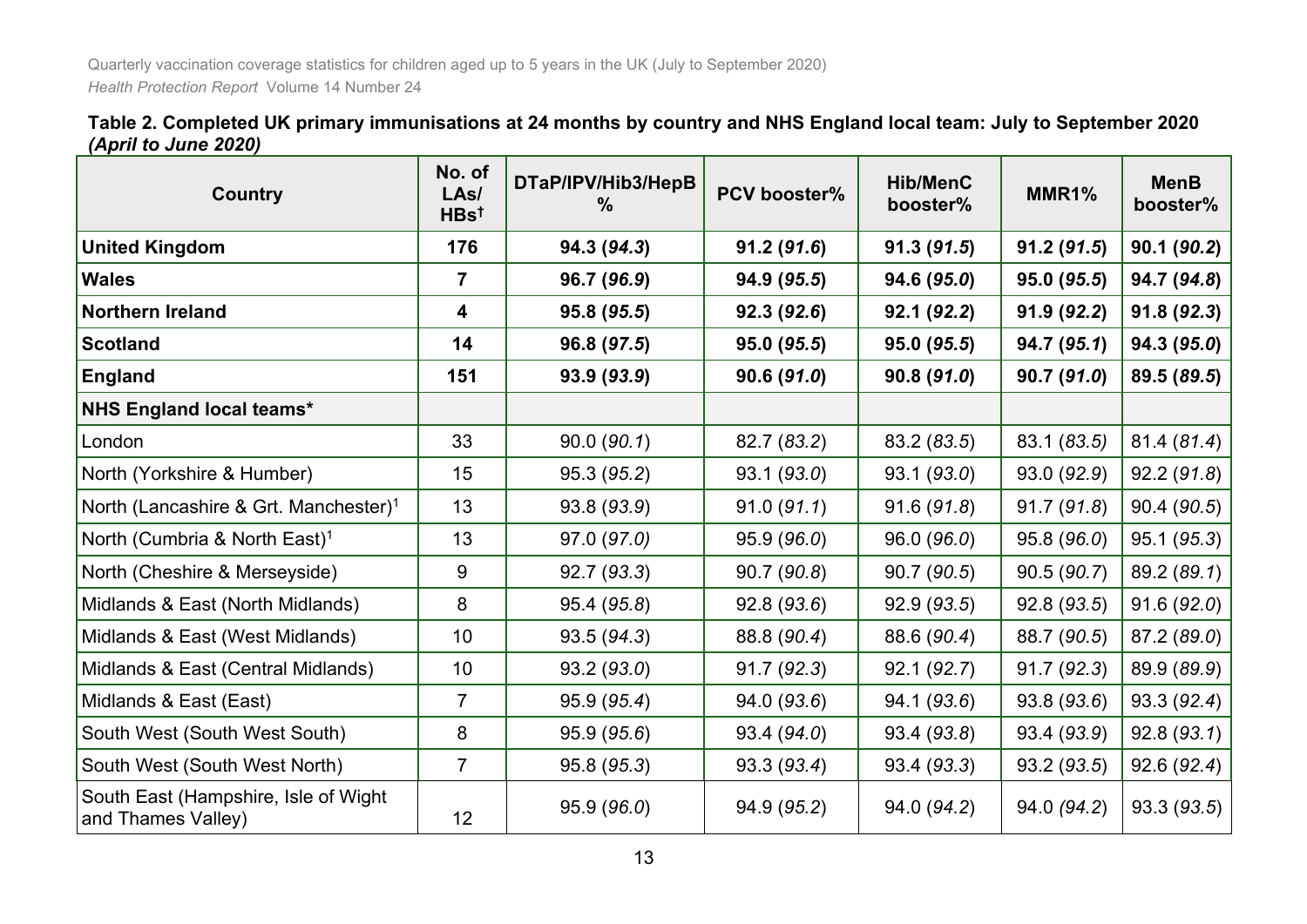| South East (Kent,<br>Surrey and Sussex) |  | (93.1)<br>94.<br>. U | R(01)<br>Ω1<br><u>JI.U IJI.U'</u> | (Q <sub>1</sub> )<br>a1.<br>$\cdot$ $\cdot$ | .8)<br>-91<br>.6 (91 | 90.7(90.1) |
|-----------------------------------------|--|----------------------|-----------------------------------|---------------------------------------------|----------------------|------------|
|-----------------------------------------|--|----------------------|-----------------------------------|---------------------------------------------|----------------------|------------|

† Local Authorities / Health Boards.

<sup>1</sup> Currently we are not able to report the April 2018 local teams in these areas as Cumbria LA does not map to that configuration.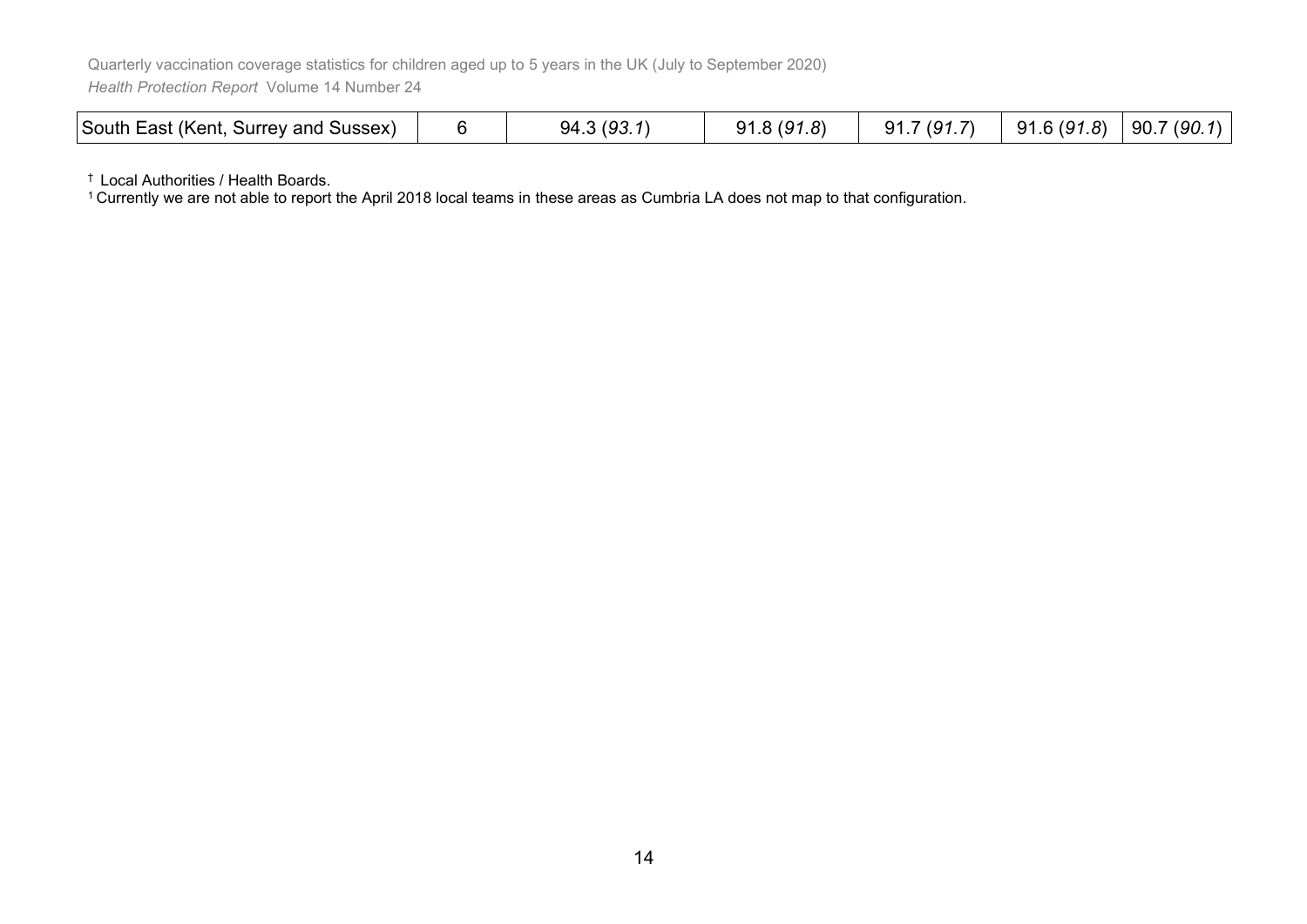#### **Table 3. Completed UK primary immunisations and boosters at 5 years by country and NHS England local team: July to September 2020** *(April to June 2020)*

<span id="page-15-0"></span>

|                                                   | <b>Number</b>                     | <b>Primary</b>                  |             | <b>Booster</b> |             |             |
|---------------------------------------------------|-----------------------------------|---------------------------------|-------------|----------------|-------------|-------------|
| <b>Country</b>                                    | <b>of</b><br>LAs/HBs <sup>t</sup> | DTaP/IPV/<br>Hib <sub>3</sub> % | MMR1%       | MMR2%          | DTaP/IPV%   | Hib/MenC%   |
| <b>United Kingdom</b>                             | 176                               | 95.9 (95.9)                     | 94.8 (95.0) | 87.4 (87.6)    | 86.5 (86.6) | 93.2 (93.3) |
| <b>Wales</b>                                      | $\overline{7}$                    | 96.9 (97.2)                     | 96.6 (96.9) | 92.0(92.4)     | 93.0 (93.2) | 95.2(95.1)  |
| N. Ireland                                        | 4                                 | 97.5 (97.3)                     | 96.6 (96.5) | 90.3(90.2)     | 90.9(91.0)  | 95.9 (95.9) |
| <b>Scotland</b>                                   | 14                                | 98.0 (98.2)                     | 97.0 (96.8) | 92.6(92.3)     | 93.2 (92.7) | 96.4 (96.3) |
| <b>England</b>                                    | 151                               | 95.6 (95.6)                     | 94.4 (94.7) | 86.7 (86.9)    | 85.4 (85.6) | 92.7 (92.9) |
| <b>English Local Teams</b>                        |                                   |                                 |             |                |             |             |
| London                                            | 33                                | 92.0(92.1)                      | 89.4 (90.0) | 75.1 (75.9)    | 72.5(73.3)  | 87.5(88.1)  |
| North (Yorkshire & Humber)                        | 15                                | 96.4 (96.3)                     | 95.6 (96.2) | 90.0(90.3)     | 89.1 (89.7) | 93.3 (94.0) |
| North (Lancashire & Grt. Manchester) <sup>1</sup> | 13                                | 95.5 (95.9)                     | 94.5 (94.5) | 87.5 (87.7)    | 86.8 (87.1) | 93.7 (93.5) |
| North (Cumbria & North East) <sup>1</sup>         | 13                                | 97.5 (97.3)                     | 97.5(97.5)  | 93.4 (93.3)    | 92.7 (92.5) | 95.4 (95.7) |
| North (Cheshire & Merseyside)                     | 9                                 | 96.3 (95.6)                     | 95.2(94.8)  | 86.7 (86.3)    | 85.2 (84.9) | 94.4 (92.9) |
| Midlands & East (North Midlands)                  | 8                                 | 97.1(97.1)                      | 96.1 (96.4) | 89.2 (88.8)    | 88.4 (88.1) | 94.3 (94.2) |
| Midlands & East (West Midlands)                   | 10 <sup>°</sup>                   | 95.3(95.6)                      | 94.3 (94.8) | 83.3 (85.5)    | 82.5 (84.8) | 92.8(93.6)  |
| Midlands & East (Central Midlands)                | 10 <sup>°</sup>                   | 96.3 (96.0)                     | 95.7 (95.7) | 89.6 (89.1)    | 88.1 (87.3) | 93.0 (93.0) |
| Midlands & East (East)                            | $\overline{7}$                    | 96.7(97.1)                      | 95.9 (96.4) | 90.9(91.5)     | 90.3(90.6)  | 93.0 (94.0) |
| South West (South West South)                     | 8                                 | 97.0(97.1)                      | 96.4 (96.3) | 92.4 (92.2)    | 90.6 (89.9) | 95.3 (95.3) |
| South West (South West North)                     | $\overline{7}$                    | 96.5(96.6)                      | 96.1(96.0)  | 90.4 (90.2)    | 89.4 (88.6) | 95.4 (95.3) |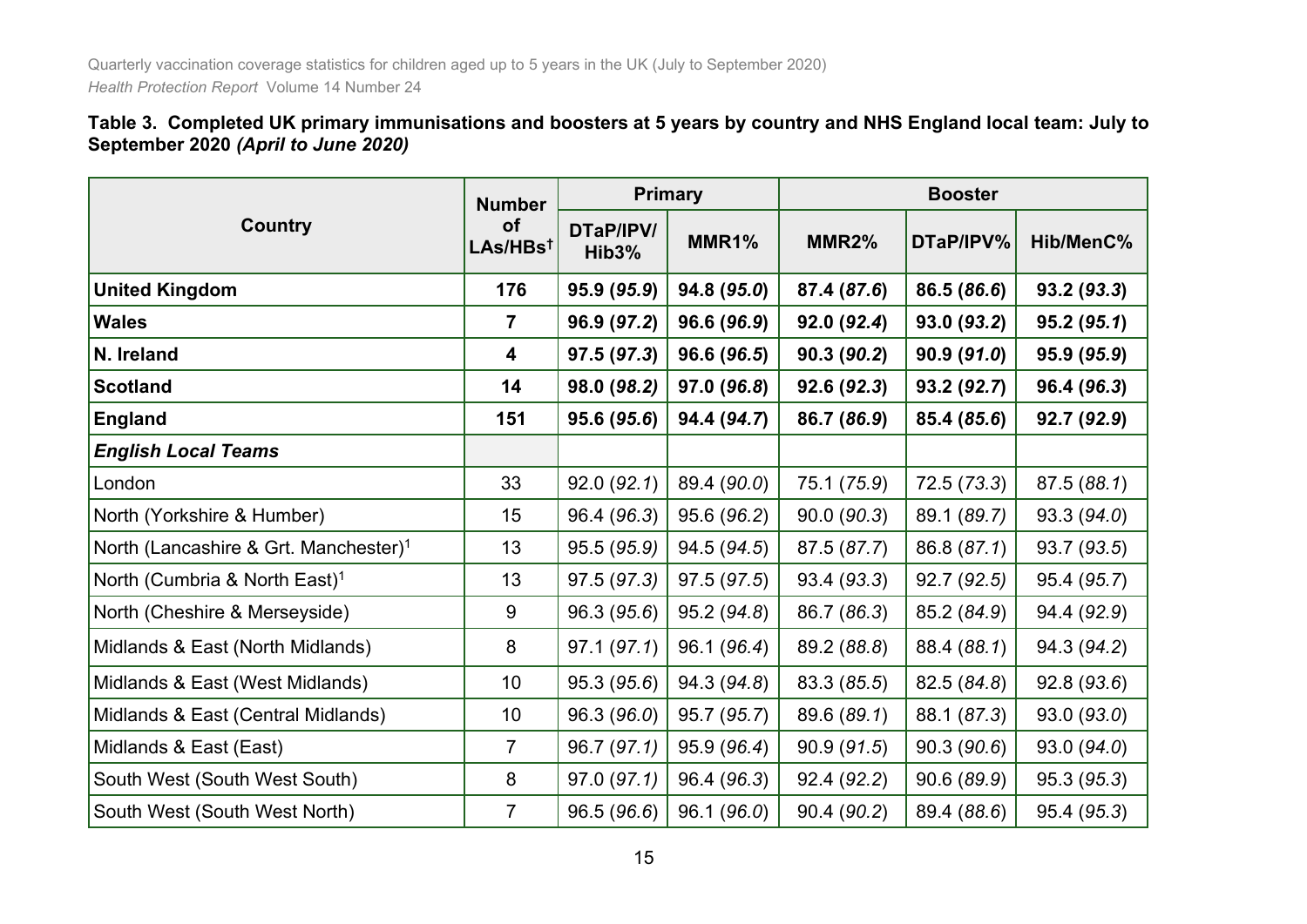| South East (Hampshire, Isle of Wight and<br>Thames Valley) | 12 | $96.7(96.8)$   95.7 (95.8) | 90.9 (90.9)               | 90.3(90.0) | 94.8 (94.9) |
|------------------------------------------------------------|----|----------------------------|---------------------------|------------|-------------|
| South East (Kent, Surrey and Sussex)                       |    | $95.6(95.1)$   95.1 (95.2) | 88.4 (87.8)   87.6 (86.6) |            | 93.5 (92.2) |

† Local Authorities / Health Boards.

Currently we are not able to report the April 2018 local teams in these areas as Cumbria LA does not map to that configuration.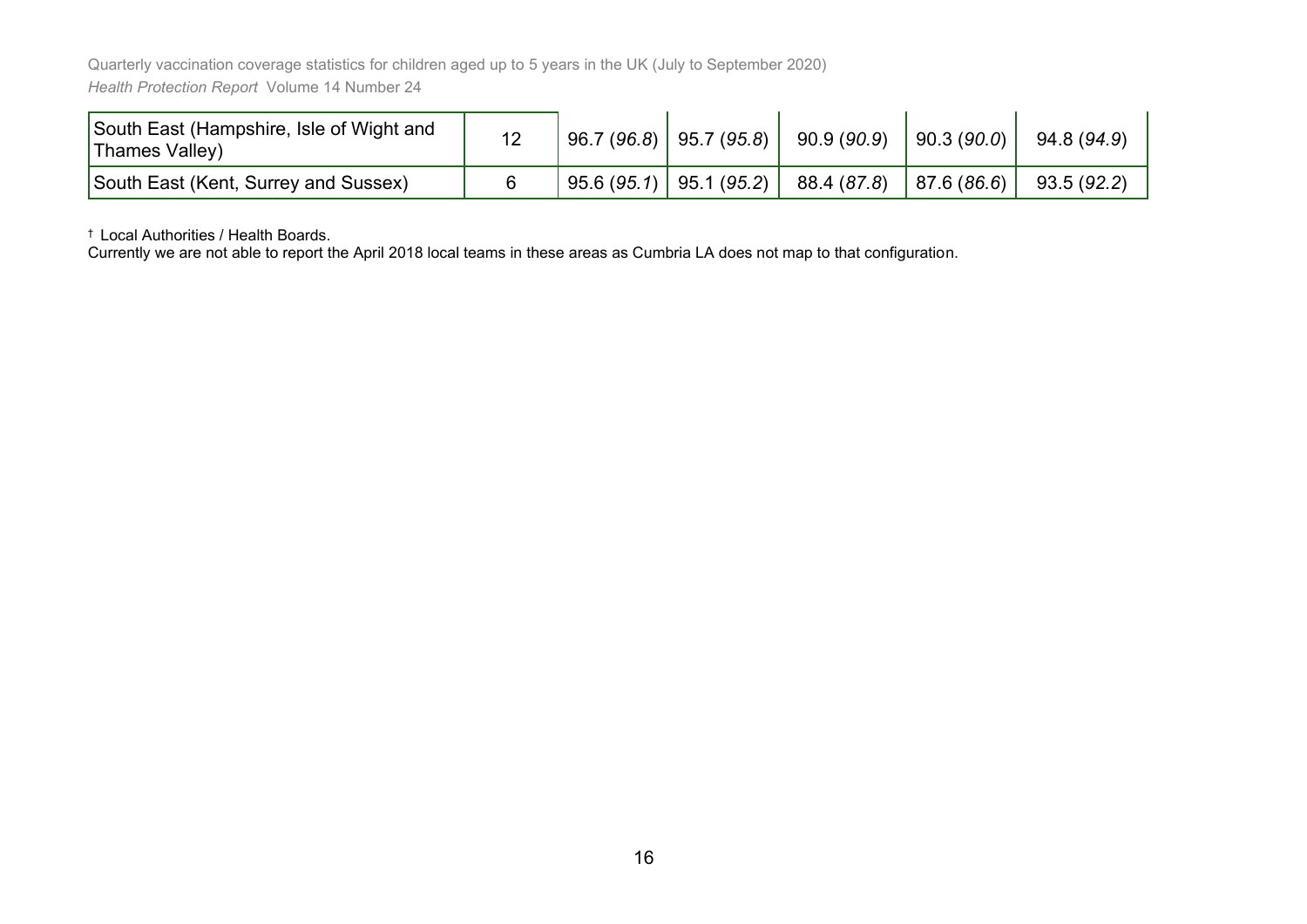**Table 4. Neonatal hepatitis B coverage at 12 and 24 months in England by NHS England Local Team: July to September 2020**  *(April to June 2020)*

| <b>NHS England Local Team<sup>3</sup></b>                  | LA returns with<br>12 month data | 12 month<br>denominator | % Coverage at<br>12 months (5<br>$doses$ <sup>1</sup> | <b>LA returns</b><br>with 24<br>month data | 24 month<br>denominator | % Coverage at 24<br>months <sup>2</sup> |
|------------------------------------------------------------|----------------------------------|-------------------------|-------------------------------------------------------|--------------------------------------------|-------------------------|-----------------------------------------|
| London                                                     | 33 of 33                         | 182                     | 88 (87)                                               | 33 of 33                                   | 218                     | 76 (82)                                 |
| North (Yorkshire & Humber)                                 | 15 of 15                         | 35                      | 91(84)                                                | 15 of 15                                   | 34                      | 76 (80)                                 |
| North (Lancashire & Grt. Manchester) <sup>3</sup>          | 13 of 13                         | 44                      | 41 (25)                                               | 13 of 13                                   | 58                      | 16 (14)                                 |
| North (Cumbria & North East) <sup>3</sup>                  | 12 of 13                         | 10                      | 80(78)                                                | 12 of 13                                   | 11                      | 73 (100)                                |
| North (Cheshire & Merseyside)                              | 9 of 9                           | 10                      | 70 (75)                                               | $9$ of $9$                                 | 10                      | 50(33)                                  |
| Midlands & East (North Midlands)                           | 8 of 8                           | 12                      | 100(94)                                               | 8 of 8                                     | 23                      | 100 (96)                                |
| Midlands & East (West Midlands)                            | 10 of 10                         | 62                      | 89 (95)                                               | 10 of 10                                   | 64                      | 95 (88)                                 |
| Midlands & East (Central Midlands)                         | 10 of 10                         | 61                      | 97 (94)                                               | 10 of 10                                   | 51                      | 86 (96)                                 |
| Midlands & East (East)                                     | 7 of 7                           | 25                      | 84 (78)                                               | 7 of 7                                     | 28                      | 82(71)                                  |
| South West (South West South)                              | 8 of 8                           | $\overline{7}$          | 86 (100)                                              | 8 of 8                                     | 6                       | 100(70)                                 |
| South West (South West North)                              | 7 of 7                           | 17                      | 94 (100)                                              | 7 of 7                                     | 14                      | 100(75)                                 |
| South East (Hampshire, Isle of Wight<br>and Thames Valley) | 12 of 12                         | 41                      | 95 (92)                                               | 12 of 12                                   | 43                      | 95(97)                                  |
| South East (Kent, Surrey and Sussex)                       | $6$ of $6$                       | 14                      | 64 (93)                                               | $6$ of $6$                                 | 24                      | 96 (70)                                 |
| England <sup>1</sup>                                       | 150 of 151                       | 520                     | 85 (83)                                               | 150 of 151                                 | 584                     | 77 (77)                                 |

<span id="page-17-0"></span>1. Babies offered 2 monovalent HepB vaccines (at birth and one month) and 3 hexavalent vaccines (at 8, 12 and 16 weeks).

2. Babies offered 3 monovalent vaccines at birth, 4 weeks and 12 months, and 3 doses of hexavalent vaccine (at 8, 12 and 16 weeks).

3. Currently we are not able to report the April 2018 local teams in these areas as Cumbria LA does not map to that configuration.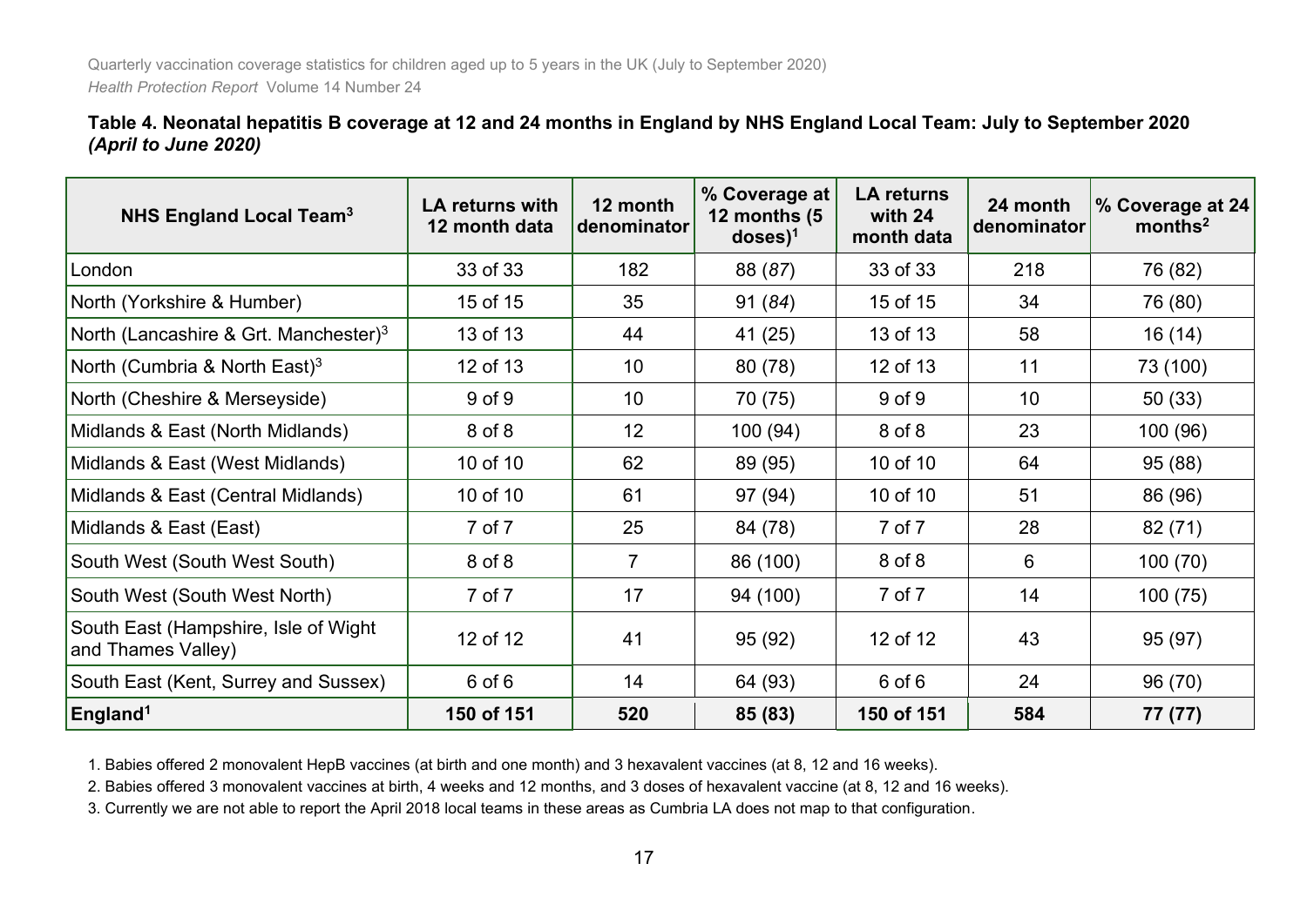#### **Table 5. BCG vaccine coverage at 12 months in English local authorities with TB incidence ≥40 per 100,000 and offering a universal programme: July to September 2020** *(April to June 2020)*

| <b>Upper tier Local</b><br><b>Authority</b> | Three-year average<br>(2014 to 2016) annual<br>TB rate per 100,000 | <b>Number of eligible</b><br>children (1st birthday in<br>Jan to March 2019) | <b>Universal BCG</b><br>coverage% (previous<br>quarterly estimate) |
|---------------------------------------------|--------------------------------------------------------------------|------------------------------------------------------------------------------|--------------------------------------------------------------------|
| <b>Newham</b>                               | 69.0                                                               | 1465                                                                         | 84.8 (83.7)                                                        |
| <b>Brent</b>                                | 57.8                                                               | 1173                                                                         | 31.1(33.3)                                                         |
| <b>Hounslow</b>                             | 47.5                                                               | 981                                                                          | 20.3(18.7)                                                         |
| Ealing                                      | 47.3                                                               | 1208                                                                         | 39.7(40.8)                                                         |
| Redbridge                                   | 41.5                                                               | 1131                                                                         | 78.5 (80.0)                                                        |

<span id="page-18-0"></span>Note: Slough has a TB incidence of 41.8 per 100,000 but does not have a universal programme.